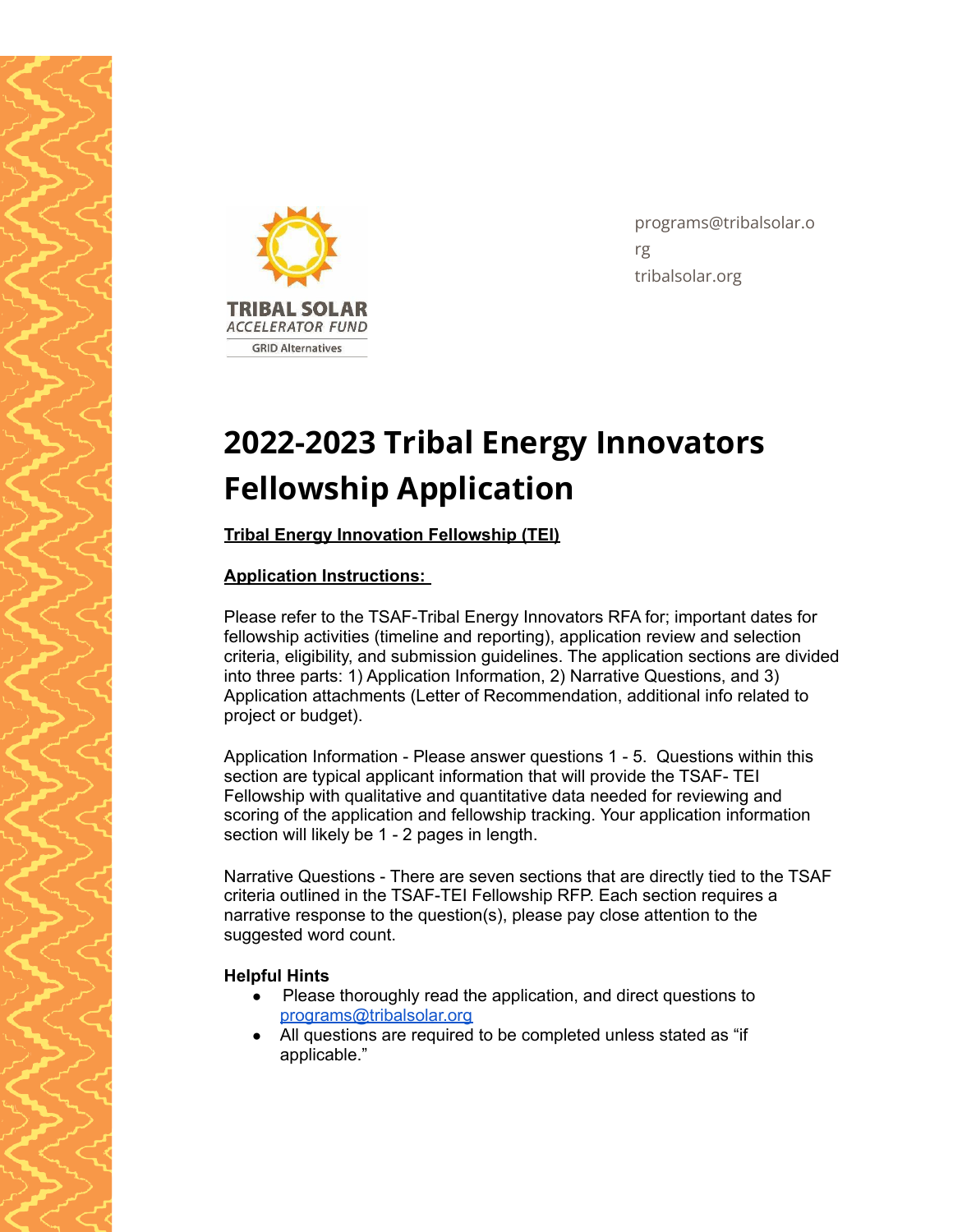- Application information questions and fellowship proposal sections may not exceed 10 pages, TSAF will only review and score the first 10 pages and disregard any additional pages.
- \*IMPORTANT\* If you are applying via Word document, please combine all application materials into ONE PDF package, if you send applications with multiple attachments, only the first attachment will be reviewed.

#### **PLEASE COPY AND PASTE THE APPLICATION INFORMATION AND NARRATIVE PROPOSAL QUESTIONS INTO A SEPARATE WORD DOCUMENT TO COMPLETE YOUR RESPONSES. PLEASE SUBMIT QUESTIONS AND RESPONSES AS A PDF.**

### **Application Information:**

- 1. TEI Applicant info *(Name, Address, Email Address, Phone Number)*
- 2. History and list of communities served by Tribal member (TEI applicant): *(In 250 words or less, please provide a brief background statement about your personal work with your tribe)*
- 3. Requested stipend amount (up to \$25,000, recipient will be responsible for filing taxes on the award.*)*
- 4. Have you, or your tribe worked with GRID Alternatives? If yes, what type of solar project? Community Residential other

## **Narrative Questions:**

- **● Solid and concrete matches between fellowship goals and energy innovation**
	- 1. Please address the energy issue that you are trying to solve, including how you will: utilize tribal and non-tribal experts; identify priorities while taking tribal assets, resources, and cultural impacts into consideration; and how your idea will best meet the overall energy needs of the tribe. (500-words max).
- **Clear focus on building renewable energy infrastructure in the tribal community**
	- 1. What do we need to understand about your community to better understand the energy issues facing your tribal community? (500-word max).
- **● Demonstrated ability and/or experience necessary for a successful project**
	- 1. Describe why you are positioned to lead and/or support energy issues for your tribe. (500-words max)